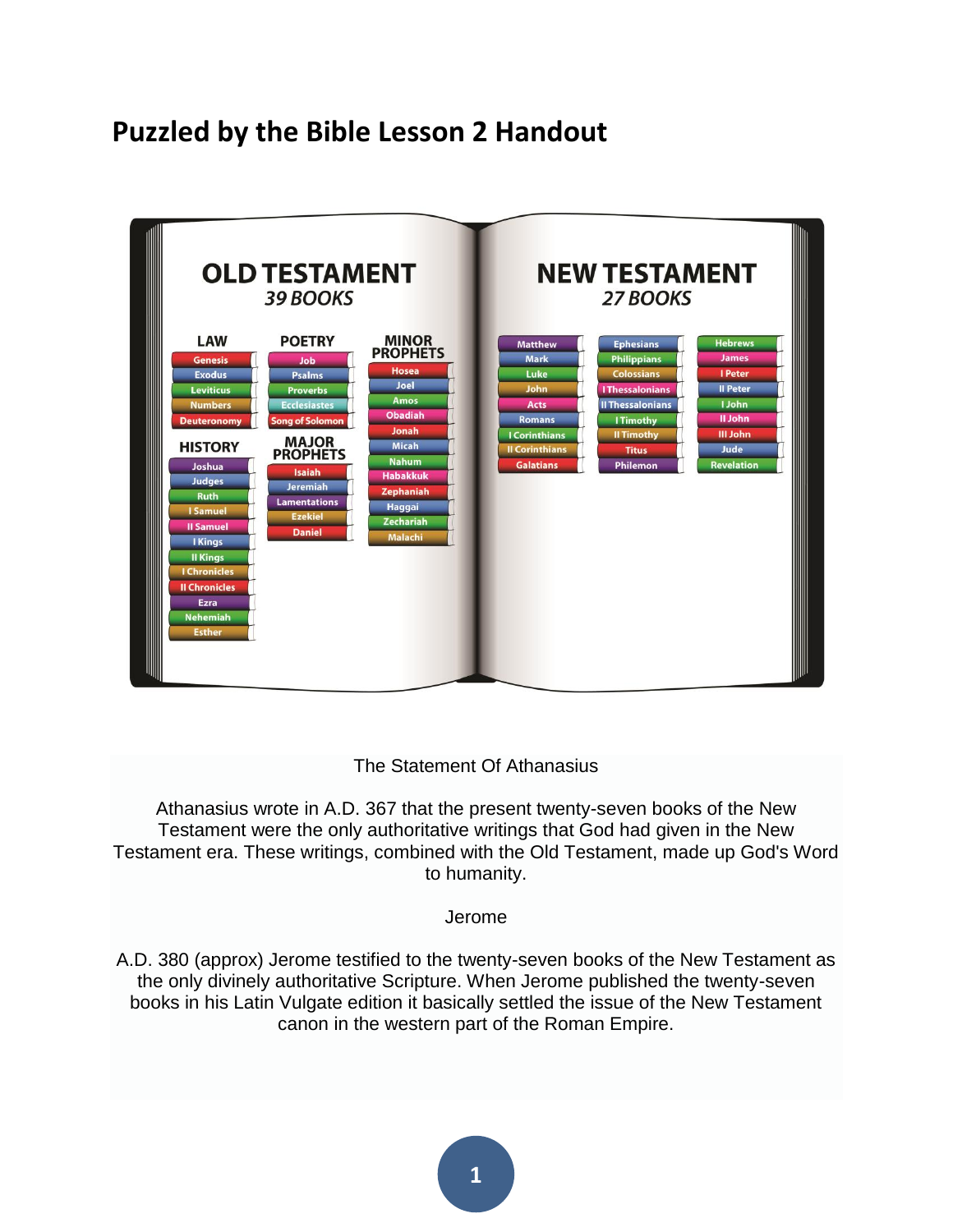The Testimony Of St. Augustine

A.D. 400 (approx) Saint Augustine also recognized only the present twenty-seven books of the New Testament as sacred Scripture.

The Council Of Hippo

The Council of Hippo (A.D. 393) recognized the twenty-seven books of the New Testament as Holy Scripture.

The Council Of Carthage

Council of Carthage (A.D. 397) affirmed that only those canonical books were to be read in the churches. DON STEWART The Bible Explorer.

APOCRYPHA *1 Esdras 2 Esdras Tobit Judith Wisdom of Solomon Ecclesiasticus Baruch Epistle of Jeremiah Prayer of Manasseh 1 Maccabees 2 Maccabees*

**[Malachi 4:5-6](http://biblia.com/bible/esv/Malachi%204.5-6) "Behold, I am going to send you Elijah the prophet before the coming of the great and terrible day of the LORD. He will restore the hearts of the fathers to their children and the hearts of the children to their fathers, so that I will not come and smite the land with a curse"** 

**Luke 1[:11-](http://biblehub.com/luke/1-11.htm)17 Then an angel of the Lord appeared to him, standing at the right side of the altar of incense. When Zechariah saw him, he was startled and was gripped with fear. But the angel said to him: "Do not be afraid, Zechariah; your prayer has been heard. Your wife Elizabeth will bear you a son, and you are to call him John. He will**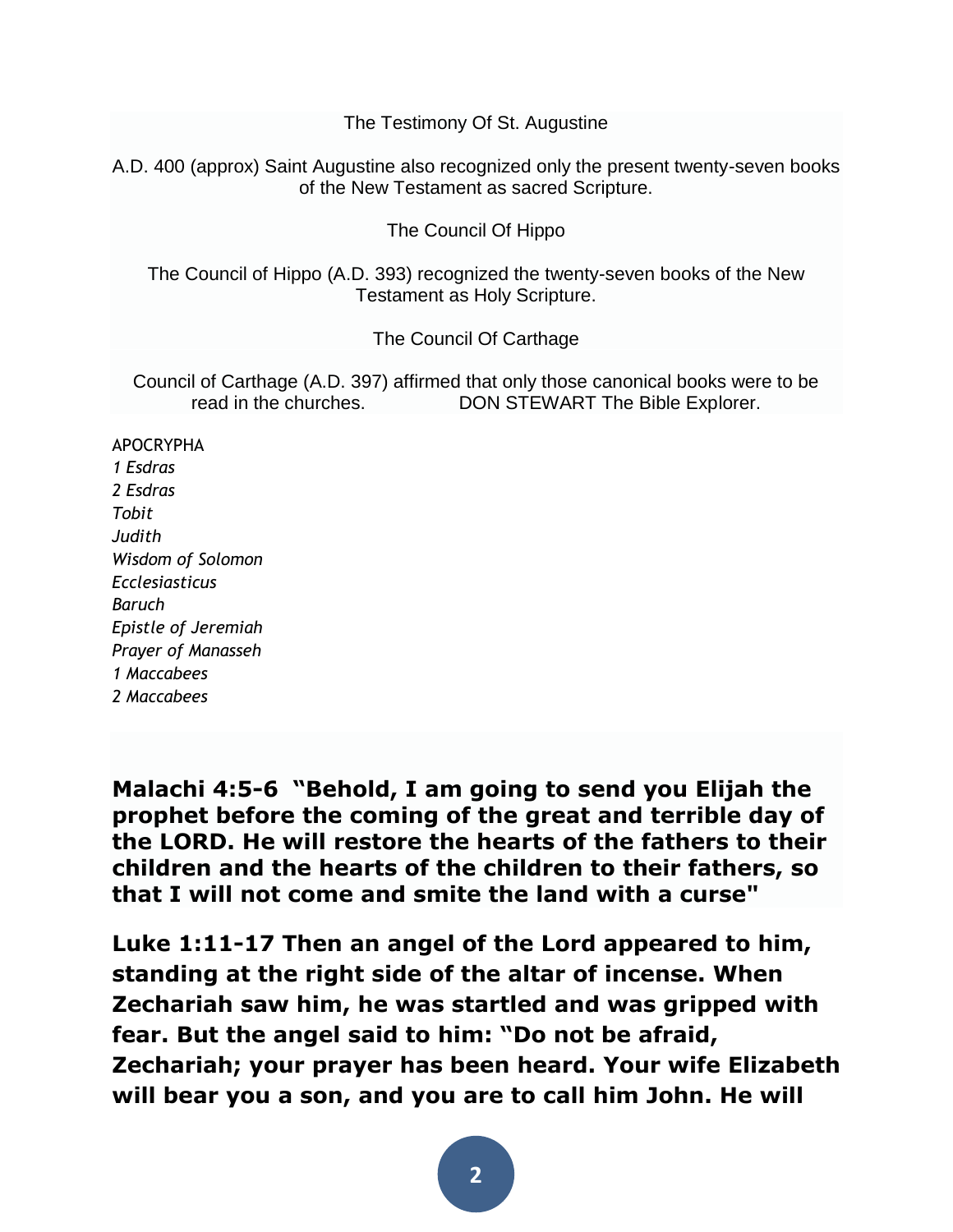**be a joy and delight to you, and many will rejoice because of his birth, for he will be great in the sight of the Lord. He is never to take wine or other fermented drink, and he will be filled with the Holy Spirit even before he is born. He will bring back many of the people of Israel to the Lord their God. And he will go on before the Lord, in the spirit and power of Elijah, to turn the hearts of the parents to their children and the disobedient to the wisdom of the righteous—to make ready a people prepared for the Lord."**

**Hebrews 9:27 And just as each person is destined to die once and after that comes judgment**,

**John 1:12 - But as many as received Him, to them He gave the right to become children of God, even to those who believe in His name**,

*"It is better to give alms than to lay up gold: alms doth deliver from death, and it shall purge away all sin" (Tobit 12:9).*

**Romans 6:23 For the wages of sin is death, but the free gift of God is eternal life in Christ Jesus our Lord.**

**1 Peter 3.18 For Christ also suffered once for sins, the righteous for the unrighteous, to bring you to God. He was put to death in the body but made alive in the Spirit.**

*2 Maccabees 12:46 It is therefore a holy and wholesome thought to pray for the dead, that they may be loosed from sins.*

**Catholic apologists Kreeft and Tacelli - Purgatory exists, the place for those who are not good enough for heaven and not bad enough for hell—that is, for those whose 'fundamental option' in the heart of**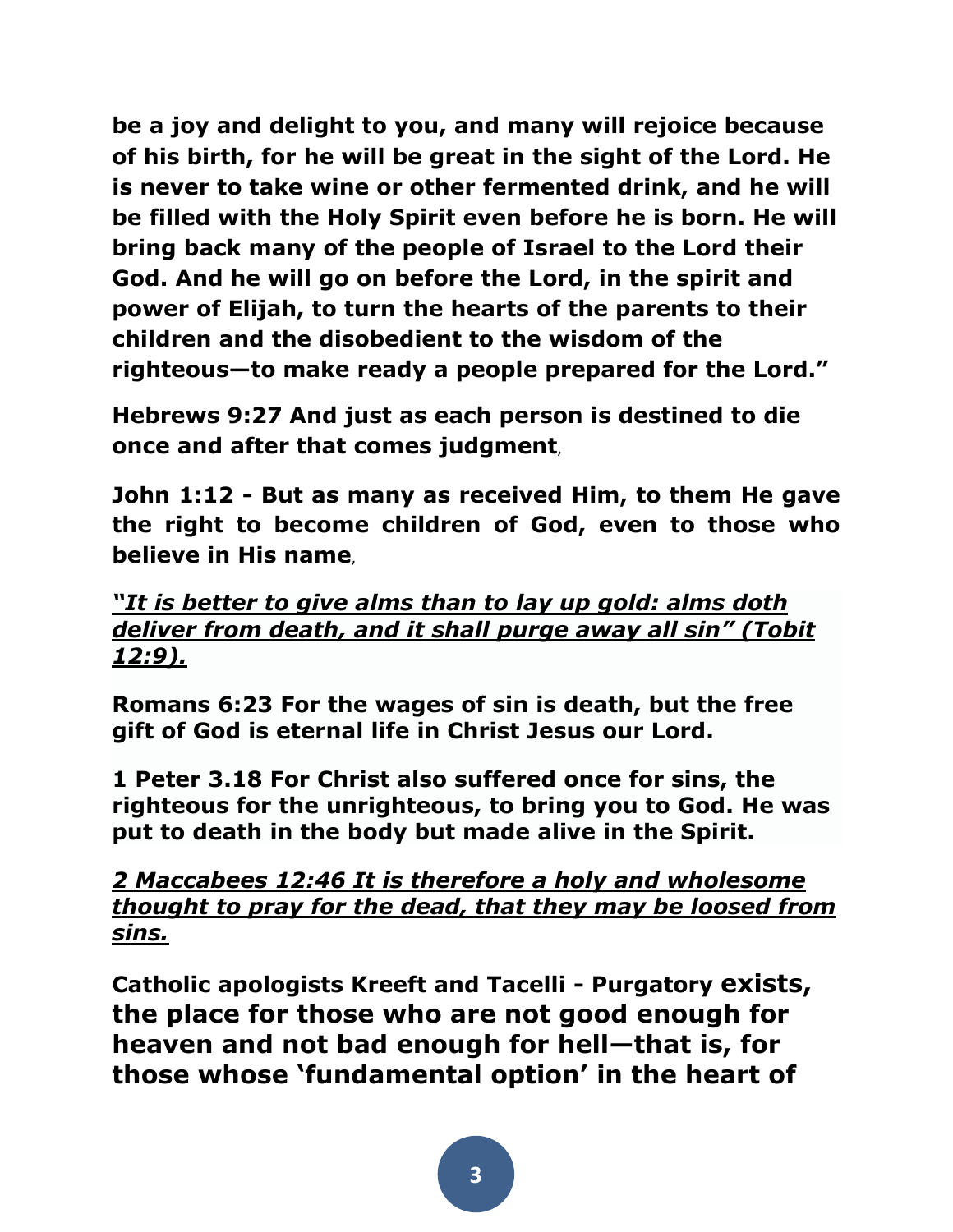**their souls was to believe God and love God and thus be destined for heaven but whose souls are burdened and grimed with sinful habits, desires and inclinations[.\[2\]](file:///D:/rochfordj/My%20Documents/Evidence%20Unseen/World%20Religions/Roman%20Catholicism/Roman%20Catholicism%20(5.%20SALVATION).docx)**

**Acts 4:12 Salvation is found in no one else, for there is no other name under heaven given to mankind by which we must be saved."**

**Gal 1:6 I am amazed that you are so quickly deserting Him who called you by the grace of Christ, for a different gospel; <sup>7</sup> which is** *really* **not another; only there are some who are disturbing you and want to distort the gospel of Christ. <sup>8</sup> But even if we, or an angel from heaven, should preach to you a gospel contrary to what we have preached to you, he is to be accursed! <sup>9</sup> As we have said before, so I say again now, if any man is preaching to you a gospel [\[f\]](https://www.biblegateway.com/passage/?search=Galatians+1&version=NASB#fen-NASB-29067f) contrary to what you received, he is to be accursed!**

**Tyndale's Bible (1525 A.D.) places them by themselves as "uninspired."** 

**The Authorized, King James Version (1611), like the Great Bible, (1539 A.D.), the Geneva Bible (1560 A.D.) and the Bishop's Bible (1568 A.D.) before it, places them in an appendix.**

**Apocrypha began to be omitted from the Authorized Version in 1629, and by 1827 were excluded permanently.**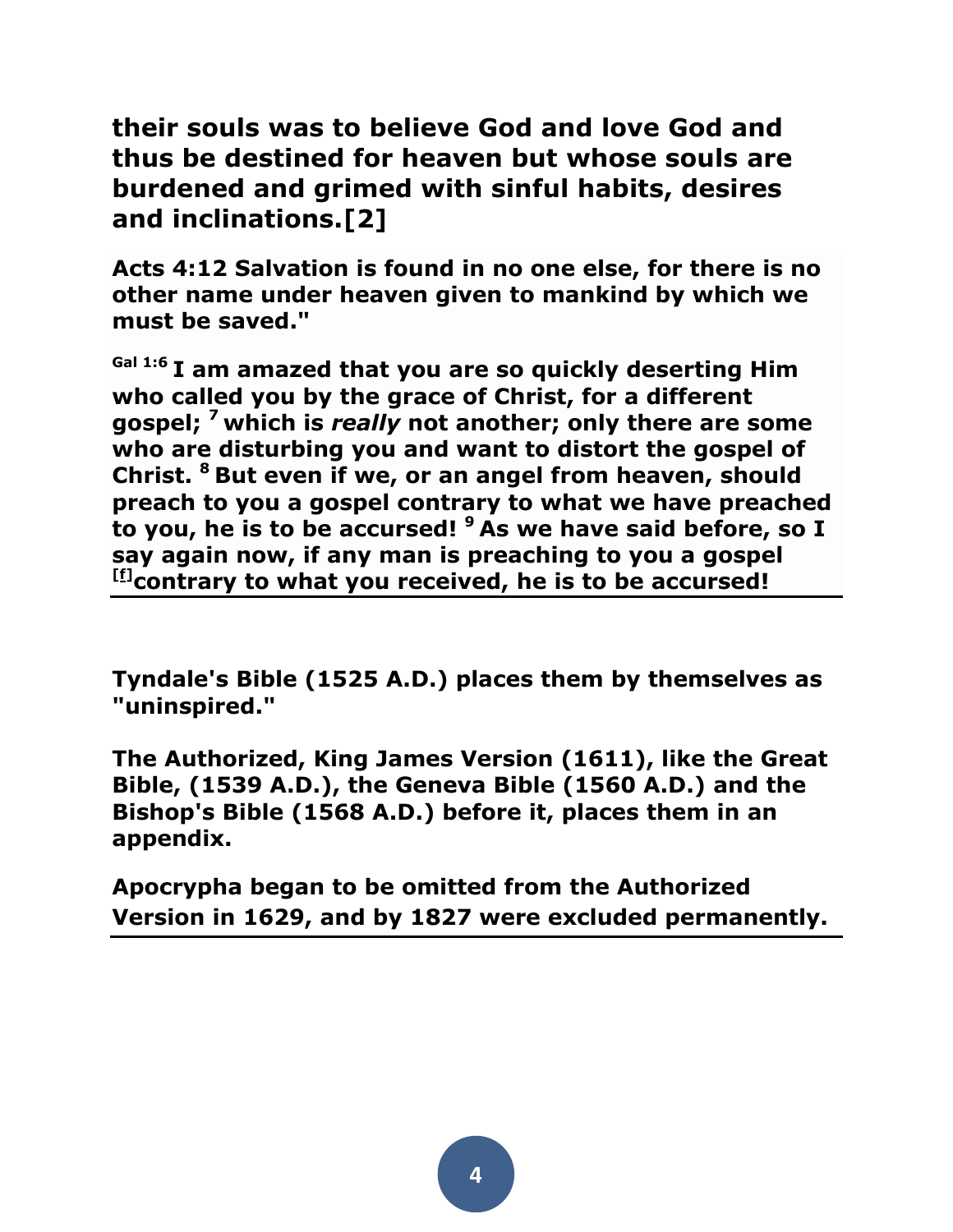Statements on the Apocrypha from Reformation Days

http://www.bible-researcher.com/canon2.html

**Luther Bible** (1534). Title to Apocrypha section: "APOCRYPHA, Das sind Bücher, so der heiligen Schrift nicht gleich gehalten, und doch nützlich und gut zu lesen sind" ("APOCRYPHA, that is, Books which are not to be esteemed like the Holy Scriptures, and yet which are useful and good to read.")

**Coverdale Bible** (1535). Title to Apocrypha: "APOCRYPHA: The books and treatises which among the Fathers of old are not reckoned to be of like authority with the other books of the Bible, neither are they found in the Canon of Hebrew."

**Geneva Bible** (1560). Preface: "The books that follow in order after the Prophets unto the New Testament, are called Apocrypha, that is, books which were not received by a common consent to be read and expounded publicly in the Church, neither yet served to prove any point of Christian religion save in so much as they had the consent of the other scriptures called canonical to confirm the same, or rather whereon they were grounded: but as books proceeding from godly men they were received to be read for the advancement and furtherance of the knowledge of history and for the instruction of godly manners: which books declare that at all times God had an especial care of His Church, and left them not utterly destitute of teachers and means to confirm them in the hope of the promised Messiah, and also witness that those calamities that God sent to his Church were according to his providence, who had both so threatened by his prophets, and so brought it to pass, for the destruction of their enemies and for the trial of his children."

**Decree of the Council of Trent** (1546). "The holy ecumenical and general Council of Trent . . . following the example of the orthodox Fathers, receives and venerates all the books of the Old and New Testament . . . and also the traditions pertaining to faith and conduct . . . with an equal sense of devotion and reverence . . . If, however, any one receive not, as sacred and canonical, the said books entire with all their parts, as they have by custom been read in the Catholic Church, and as they are contained in the old Latin Vulgate, and knowingly and deliberately rejects the aforesaid traditions, let him be accursed."

**Articles of Religion of the Church of England** (1563). Sixth Article: "In the name of Holy Scripture we do understand those canonical books of the Old and New Testament, of whose authority was never any doubt in the Church. . . And the other books (as Jerome saith) the Church doth read for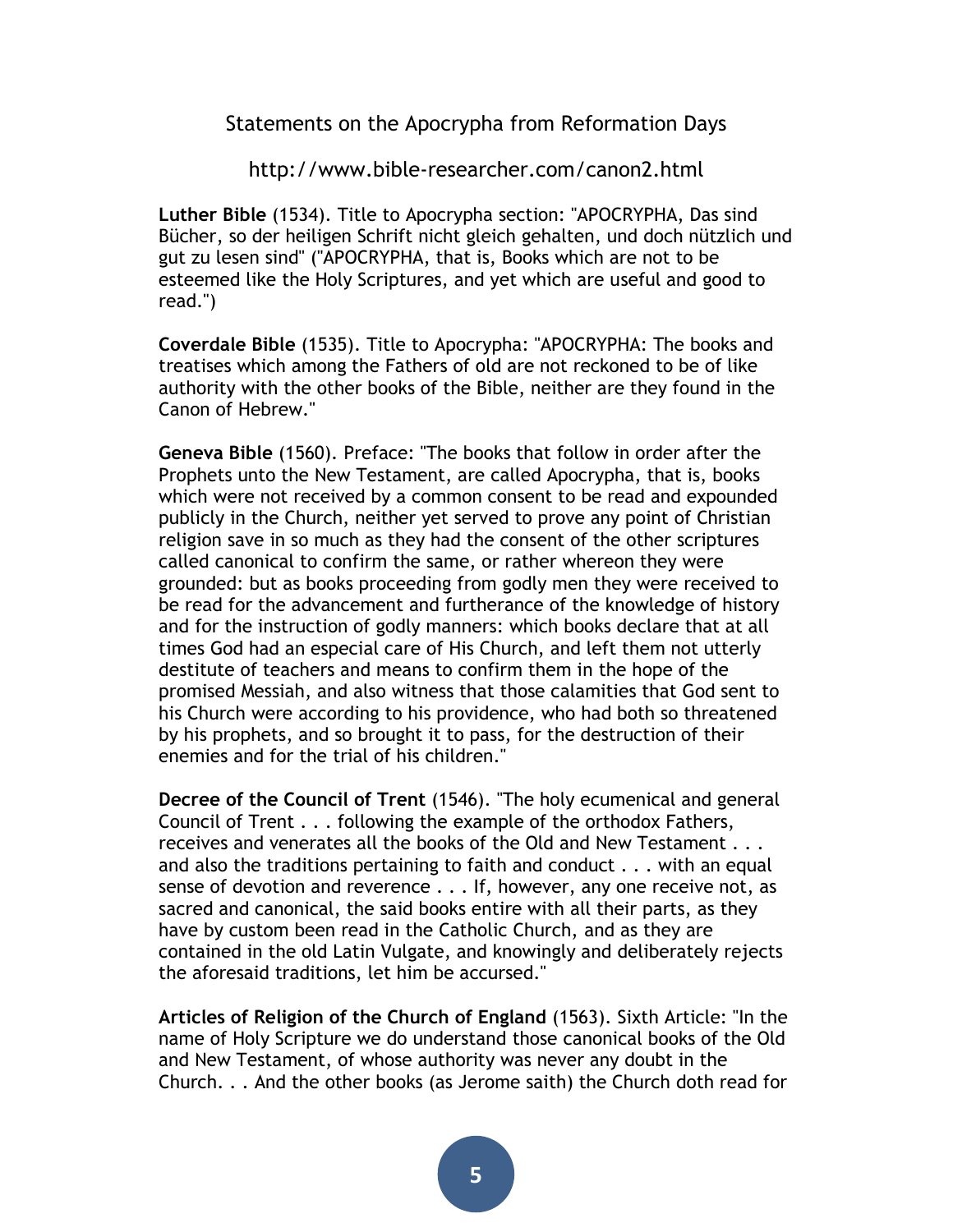example of life and instruction of manners: but yet doth it not apply them to establish any doctrine."

**Westminster Confession** (1647). Chapter 1 § 3: "The books commonly called Apocrypha, not being of divine inspiration, are no part of the Canon of Scripture; and therefore are of no authority in the Church of God, nor to be any otherwise approved, or made use of, than other human writings."

**John 13:14 If I then, the Lord and the Teacher, washed your feet, you also ought to wash one another's feet. <sup>15</sup> For I gave you an example that you also should do as I did to you.**

#### **Matthew 22:36-40**

**<sup>36</sup> "Teacher, which is the great commandment in the Law?" <sup>37</sup> And He said to him, "'YOU SHALL LOVE THE LORD YOUR GOD WITH ALL YOUR HEART, AND WITH ALL YOUR SOUL, AND WITH ALL YOUR MIND.' <sup>38</sup> This is the great and foremost commandment. <sup>39</sup> The second is like it, 'YOU SHALL LOVE YOUR NEIGHBOR AS YOURSELF.' <sup>40</sup> On these two commandments depend the whole Law and the Prophets."**

**Matthew 28:19 Go therefore and make disciples of all the nations, baptizing them in the name of the Father and the Son and the Holy Spirit, <sup>20</sup> teaching them to observe all that I commanded you; and lo, I am with you always, even to the end of the age."**

**1 Corinthians 6:9-11 Don't you realize that those who do wrong will not inherit the Kingdom of God? Don't fool yourselves. Those who indulge in sexual sin, or who worship idols, or commit adultery, or are male prostitutes, or practice homosexuality, or are thieves, or greedy people, or drunkards, or are abusive, or cheat people none of these will inherit the Kingdom of God. [11S](http://biblehub.com/1_corinthians/6-11.htm)ome of**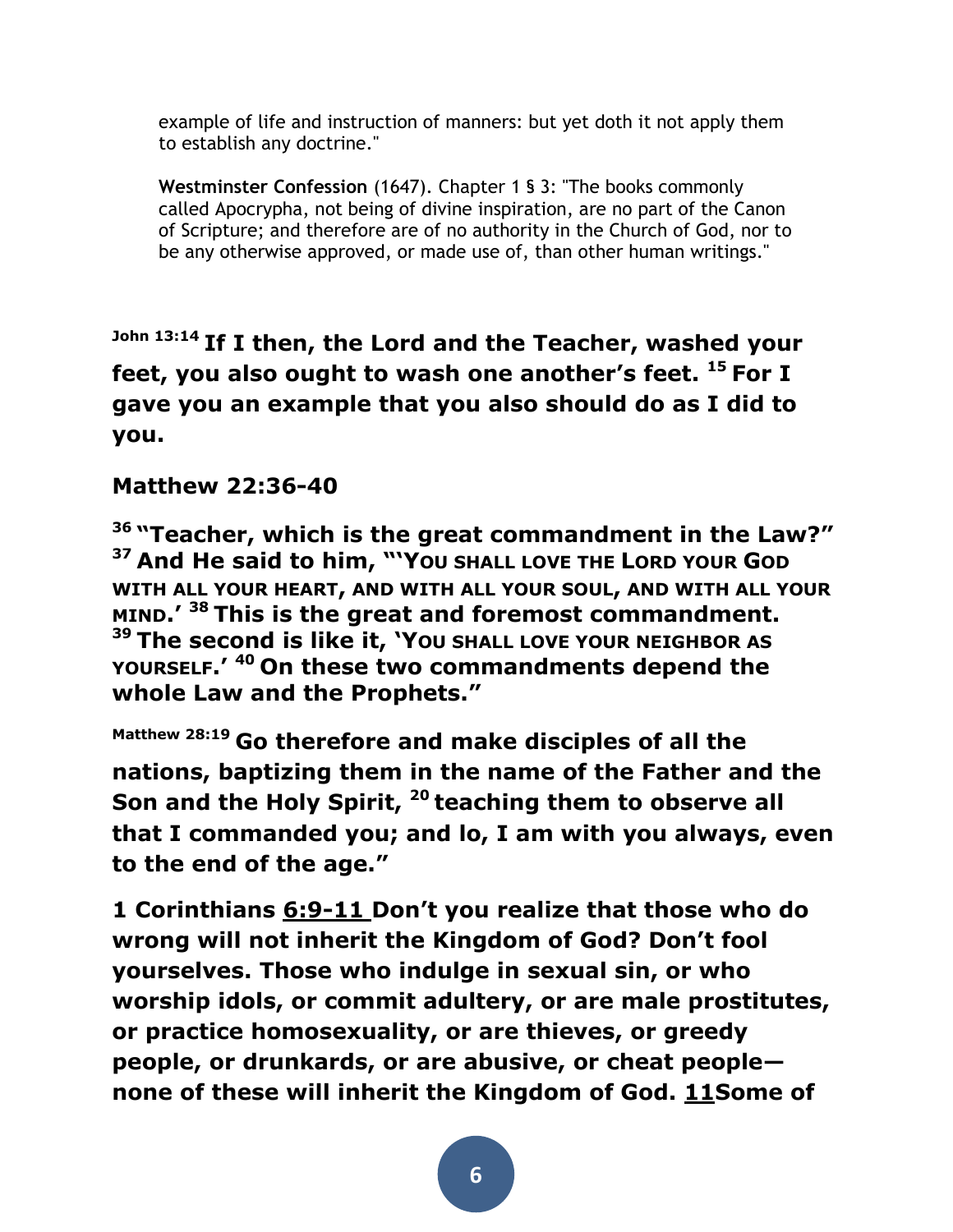**you were once like that. But you were cleansed; you were made holy; you were made right with God by calling on the name of the Lord Jesus Christ and by the Spirit of our God**.

## **The Apostles' Creed**

circa 300 A.D.

*I believe in God, the Father almighty, Creator of Heaven and Earth. I believe in Jesus Christ, His only Son, our Lord.* 

*He was conceived by the power of the Holy Spirit and born of the Virgin Mary. He suffered under Pontius Pilate, was crucified, died, and was buried.* 

*He descended to the dead. On the third day he rose again. He ascended into Heaven, and is seated at the right hand of the Father.* 

*He will come again to judge the living and the dead. I believe in the Holy Spirit, the holy catholic Church, the communion of saints,* 

*the forgiveness of sins, the resurrection of the body, and the life everlasting. Amen.*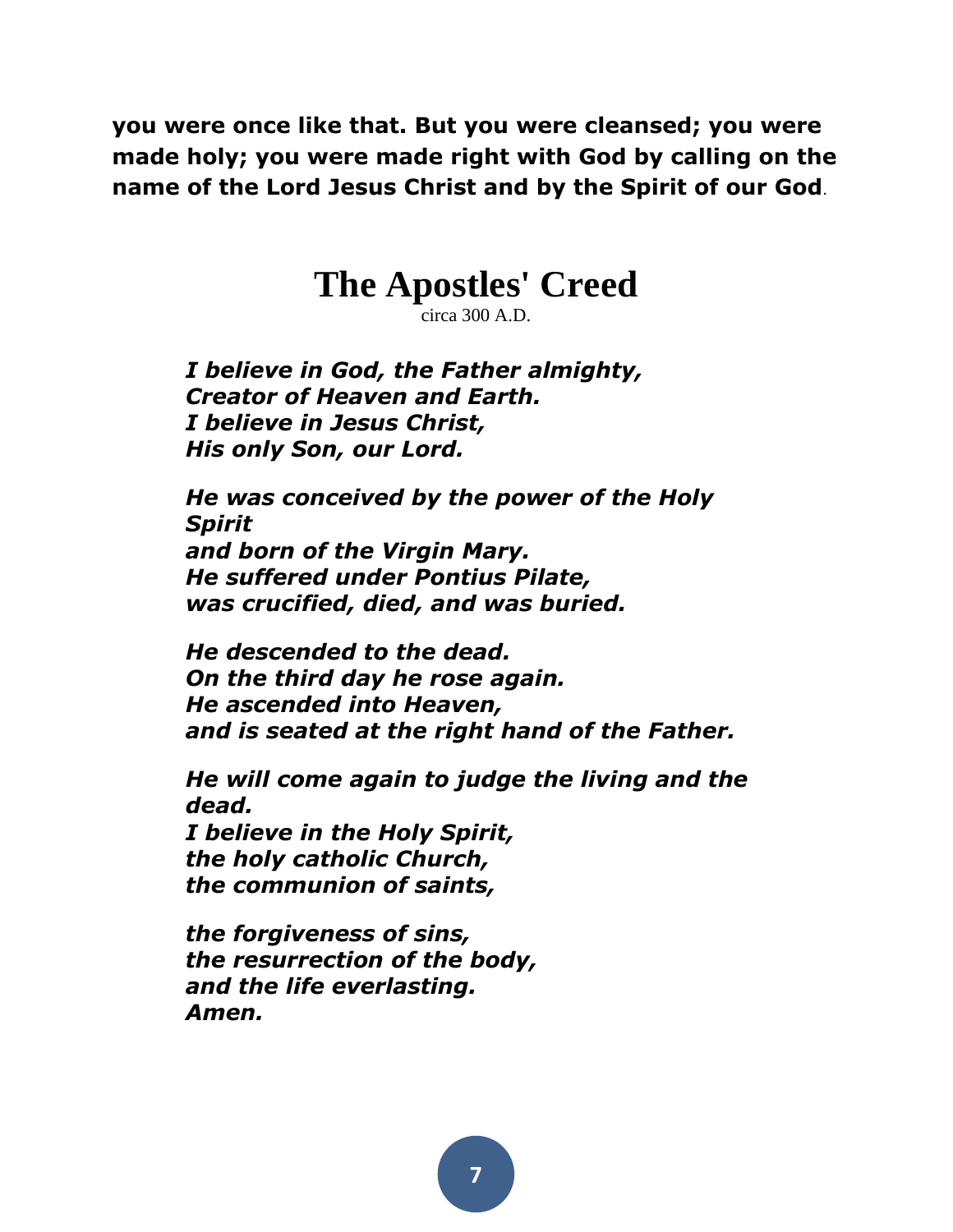### **GOTQUESTIONS.ORG**

**The Roman Catholic Church sees Peter as the first pope upon whom God had chosen to build His church [\(Matthew 16:18\)](http://biblia.com/bible/esv/Matthew%2016.18).** 

**"You are the Christ, the Son of the living God."**

**Matthew 16:18 And I tell you that you are Peter, and on this rock I will build my church, and the gates of Hades will not overcome it.**

**It holds that he had authority (primacy) over the other apostles. The Roman Catholic Church maintains that sometime after the recorded events of the book of Acts, the Apostle Peter became the first bishop of Rome, and that the Roman bishop was accepted by the early church as the central authority among all of the churches. It teaches that God passed Peter's apostolic authority to those who later filled his seat as bishop of Rome. This teaching that God passed on Peter's apostolic authority to the subsequent bishops is referred to as "apostolic succession."**

**The Roman Catholic Church also holds that Peter and the subsequent popes were and are infallible when addressing issues "ex cathedra," from their position and authority as pope. It teaches that this infallibility gives the pope the ability to guide the**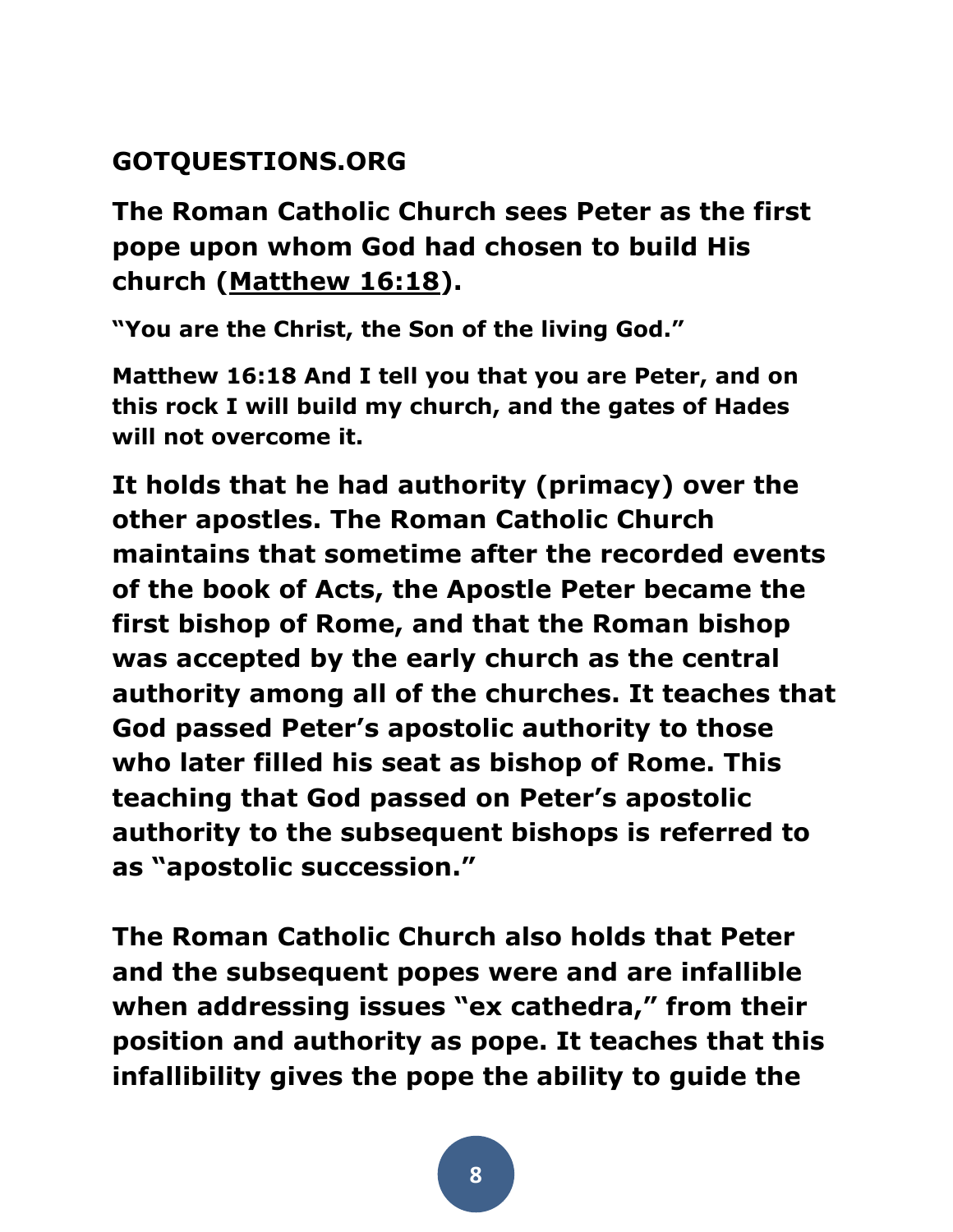**church without error. The Roman Catholic Church claims that it can trace an unbroken line of popes back to St. Peter, citing this as evidence that it is the true church, since, according to their interpretation of [Matthew 16:18,](http://biblia.com/bible/esv/Matthew%2016.18) Christ built His church upon Peter.**





**https://www.khanacademy.org/humanities/history/1500 -1600-Renaissance-Reformation/protestantreformation/a/an-introduction-to-the-protestantreformation**

The sale of indulgences was a practice where the church acknowledged a donation or other charitable work with a piece of paper (an indulgence),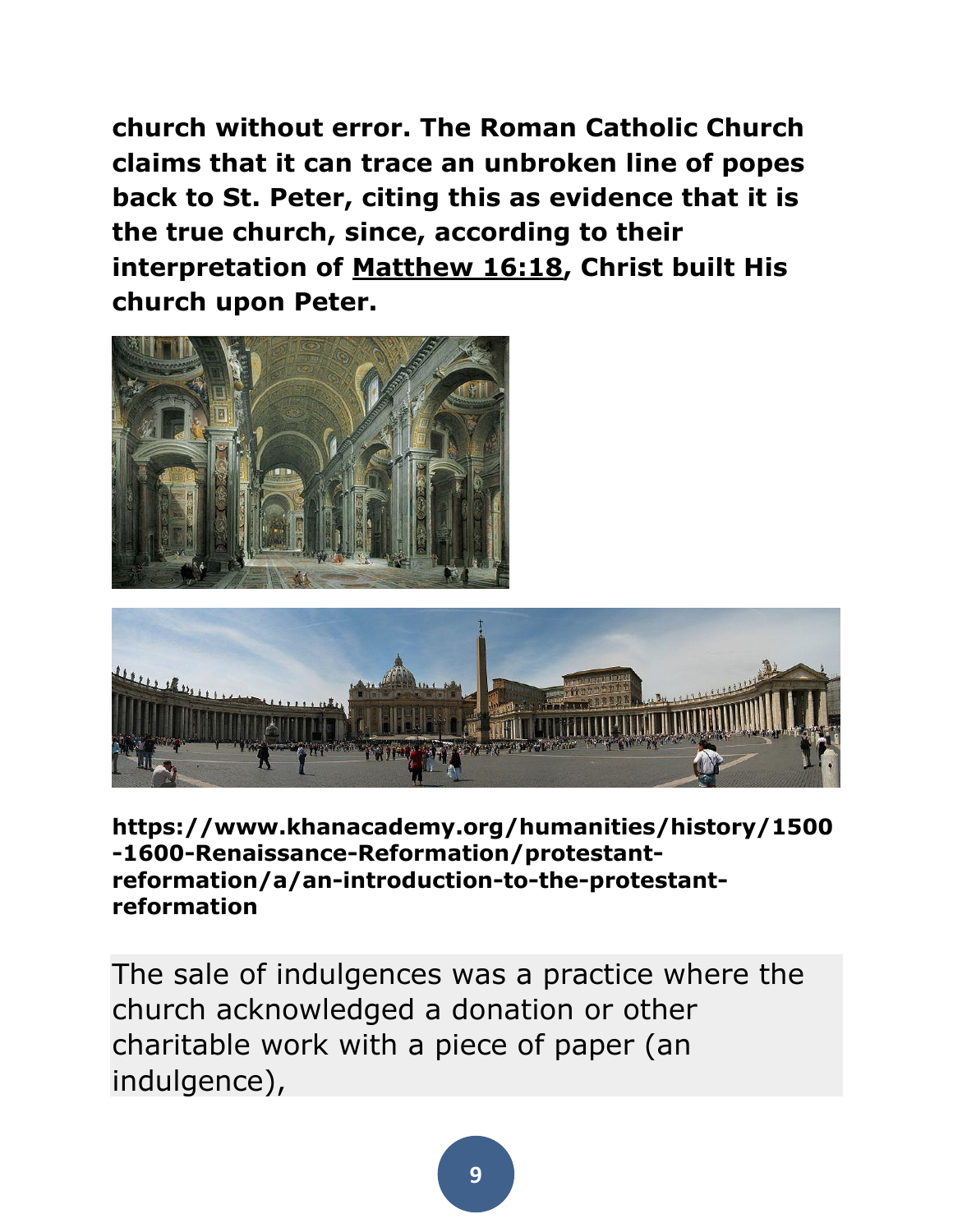that certified that your soul would enter heaven more quickly by reducing your time in purgatory.

If you committed no serious sins that guaranteed your place in hell, and you died before repenting and atoning for all of your sins, then your soul went to Purgatory - a kind of way-station where you finished atoning for your sins before being allowed to enter heaven.

Pope Leo X had granted indulgences to raise money for the rebuilding of St. Peter's Basilica in Rome.

These indulgences were being sold by Johann Tetzel not far from Wittenberg, where Luther was Professor of Theology. Luther was gravely concerned about the way in which getting into heaven was connected with a financial transaction. But the sale of indulgences was not Luther's only disagreement with the institution of the Church.

### **GREATSITE.com**

*Having God's Word available to the public in the language of the common man, English, would have meant disaster to the church. No longer would they control access to the scriptures. If people were able to read the Bible in their own tongue, the church's income and power would crumble. They could not possibly continue to get away with selling indulgences (the forgiveness of sins) or selling*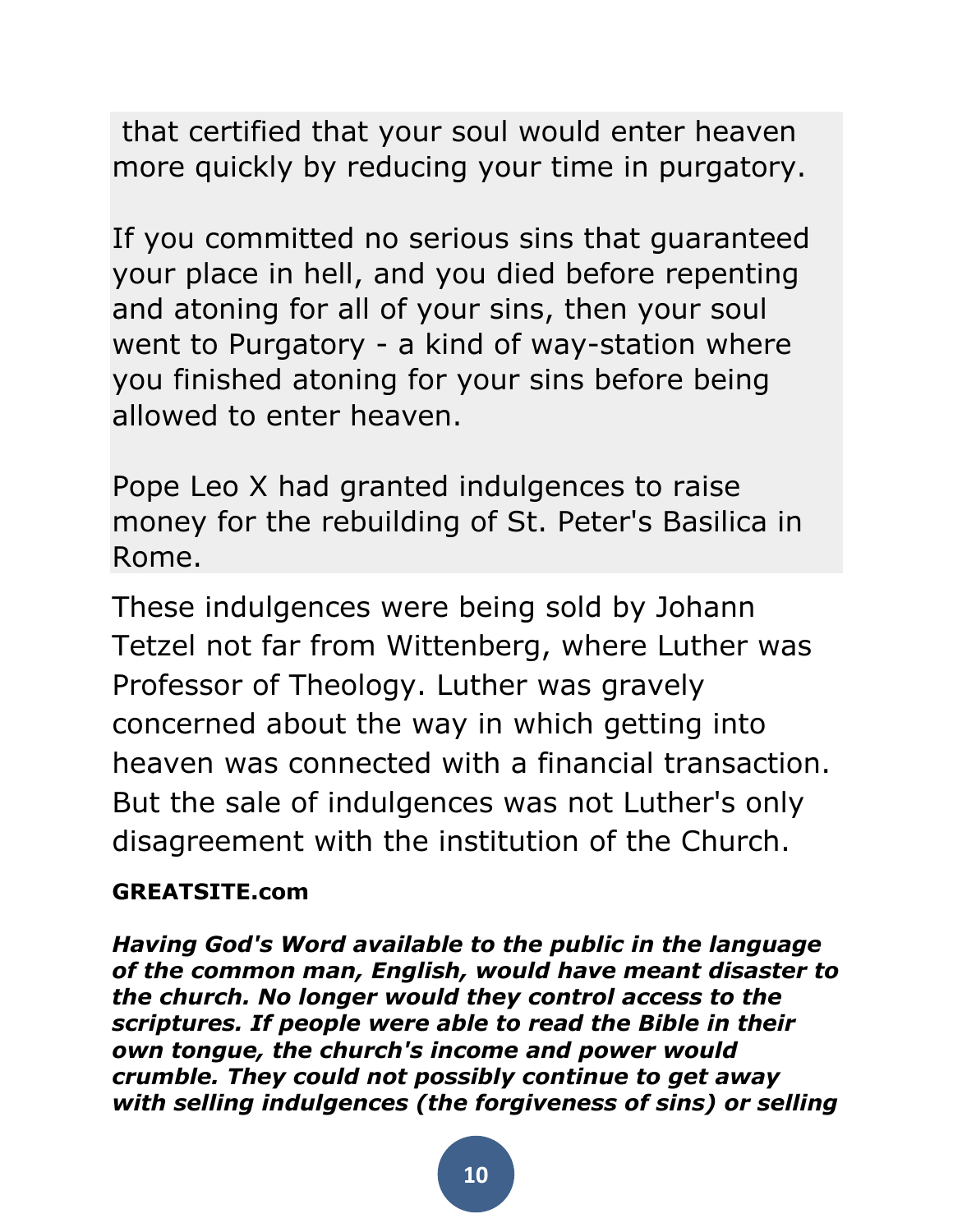*the release of loved ones from a church-manufactured "Purgatory". People would begin to challenge the church's authority if the church were exposed as frauds and thieves. The contradictions between what God's Word said, and what the priests taught, would open the public's eyes and the truth would set them free from the grip of fear that the institutional church held. Salvation through faith, not works or donations, would be understood. The need for priests would vanish through the priesthood of all believers. The veneration of church-canonized Saints and Mary would be called into question. The availability of the scriptures in English was the biggest threat imaginable to the church. Neither side would give up without a fight.*

*Today, there are only two known copies left of Tyndale's 1525-26 First Edition. Any copies printed prior to 1570 are extremely valuable. Tyndale's flight was an inspiration to freedom-loving Englishmen who drew courage from the 11 years that he was hunted. Books and Bibles flowed into England in bales of cotton and sacks of flour. Ironically, Tyndale's biggest customer was the King's men, who would buy up every copy available to burn them… and Tyndale used their money to print even more! In the end, Tyndale was caught: betrayed by an Englishman that he had befriended. Tyndale was incarcerated for 500 days before he was strangled and burned at the stake in 1536. Tyndale's last words were, "Oh Lord, open the King of England's eyes". This prayer would be answered just three years later in 1539, when King Henry VIII finally allowed, and even funded, the printing of an English Bible known as the "Great Bible".*

- **4000 BC Creation**
- **2500 BC Noah and Flood**
- **1525 BC Moses is Born**
- **1,000 BC David becomes King**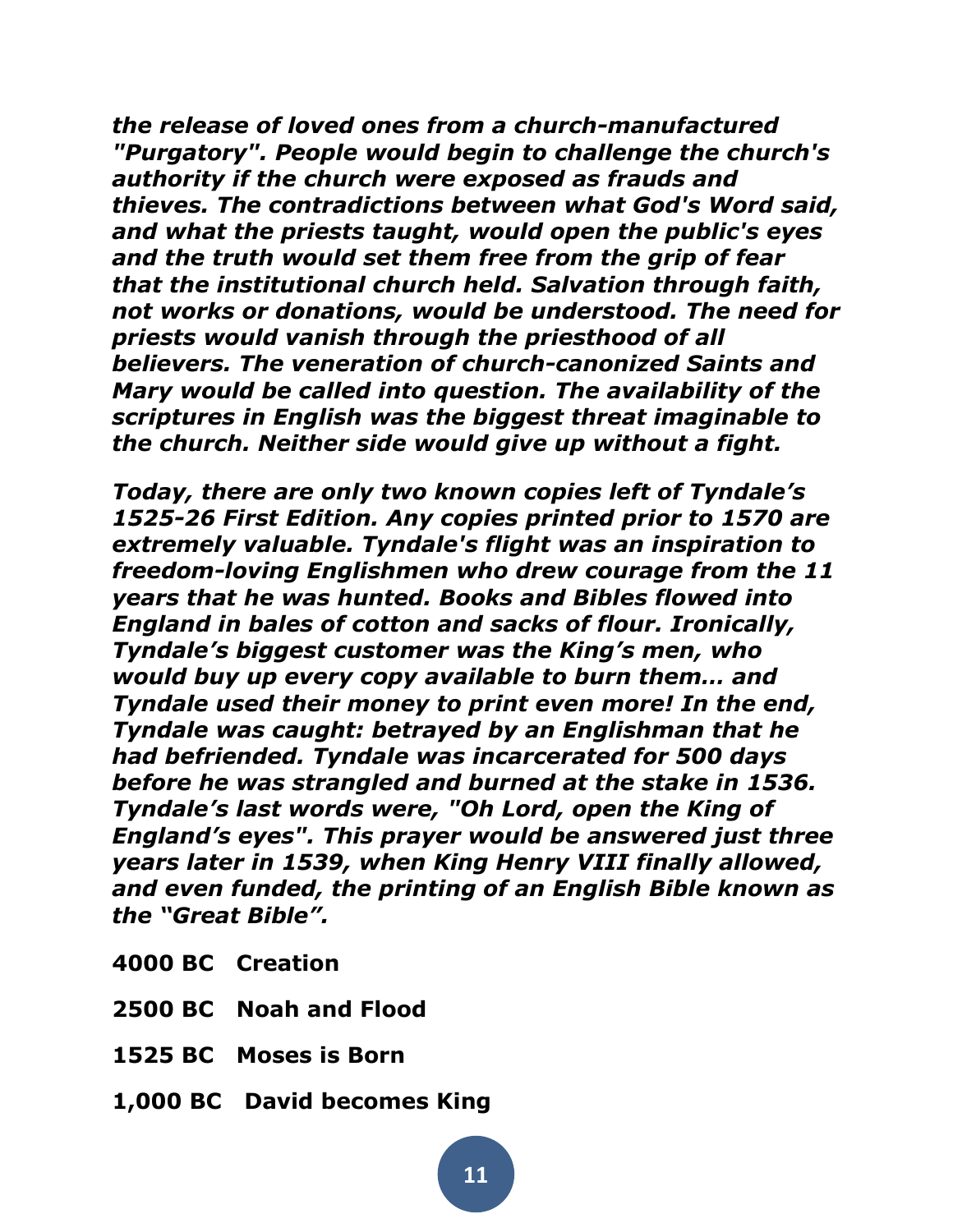**966 BC Solomon's' Temple built** 

**587 BC Solomon's Temple Destroyed**

**400 years of silence**

**5 BC Birth of Jesus** 

**30 AD Jesus' Death and Resurrection** 

**30 AD Church begins** 

**70 AD Herod's Temple Destroyed – Romans Siege Jerusalem** 

**100 AD All Apostles have died** 

**367 AD Bible is complete** 

**400 – 1000 AD - Dark ages/Middle Ages – nobody has a bible except the church leaders and it is only in Latin**

- **1384 AD Bible Translated into English**
- **1455 AD Printing Press invented**

**1522 AD Martin Luther translates Bible in German**

**1530 AD William Tyndale translates Bible from original Greek and Hebrew for common man**

**1536 AD William Tyndale burned at the stake**

**1560 AD John Knox and Miles Coverdale produced Geneva Bible –**

**1611 AD King James Version**

**1620 AD Geneva Bible or "Puritan Bible" brought to America on the Mayflower**